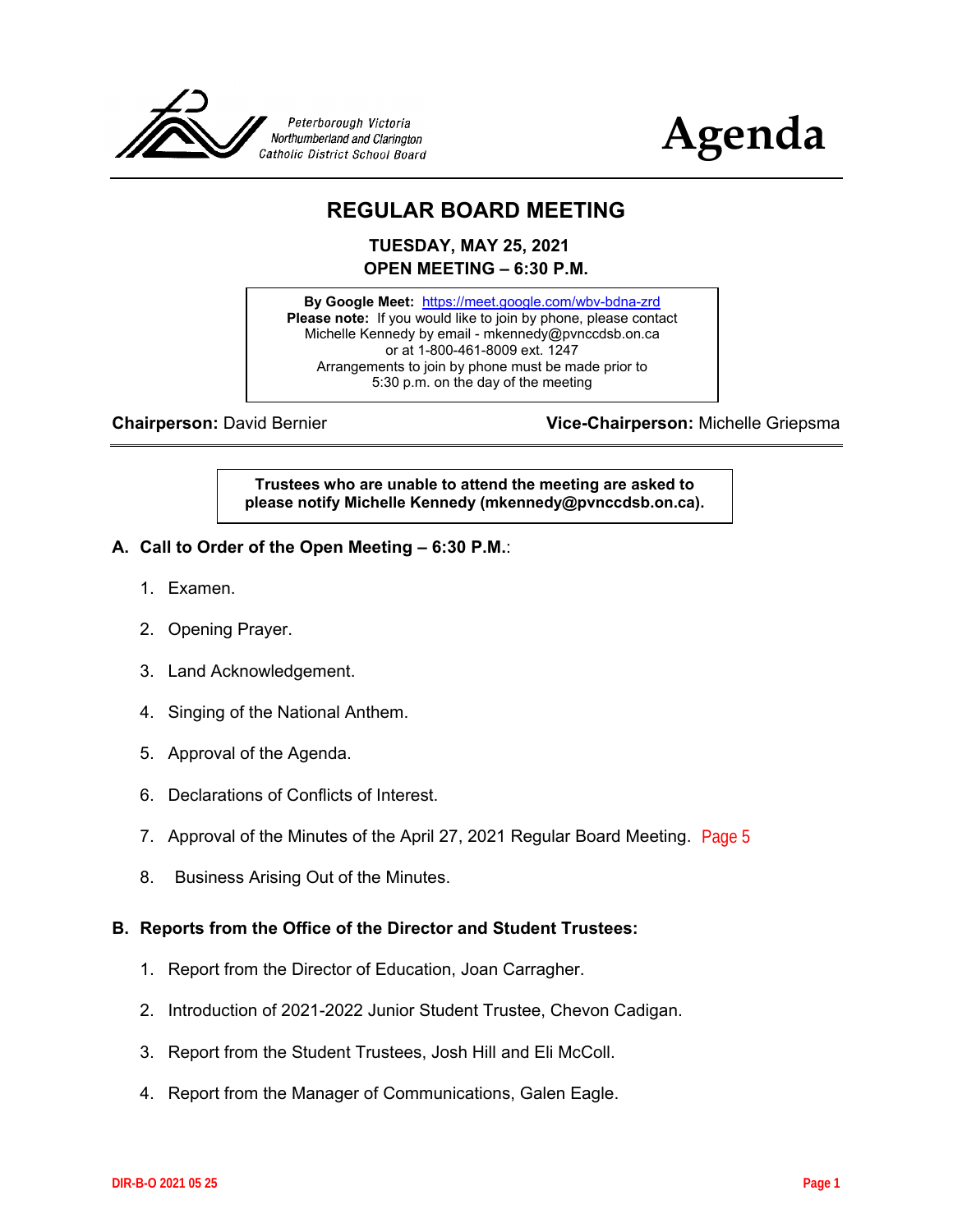Highlights of System Achievements

#### **C. Presentations:**

- 1. Specialist High Skills Major, Project Updates. Tim Moloney, Superintendent of Learning and Alex Duketow, Learning Consultant.
- 2. French as a Second Language ThoughtExchange Outcomes. Sheila Piggott, Superintendent of Learning.
- 3. Strategic Priorities Planning Update. Joan Carragher, Director of Education.

#### **D. Programs and Services**:

#### **E. Business, Finance and Governance**:

1. Ontario Catholic School Trustees' Association (OCSTA) Open Session Report. David Bernier, Board Chairperson and Linda Ainsworth, OCSTA Regional Representative.

#### **F. Human Resources:**

1. 2021-2022 Staffing Report. Stephen O'Sullivan, Superintendent of Human Resource Services. [Page 14](#page-13-0)

#### **G. Policy Development**:

1. R.A. Recommended Actions from the Policy Development Committee Meeting held on May 12, 2021. Emmanuel Pinto, Chairperson, Policy Development Committee [R.A. Page 16](#page-15-0) Ful[l Report - Page 17](#page-16-0)

#### **H. Old Business**:

- 1. Institute for Catholic Education Memo (May, 2020), 'Affirming our Commitment to Equity, Diversity and Inclusive School Communities'
- **I. New Business:**
- **J. Bring Forward:**
- **K. Information Items:**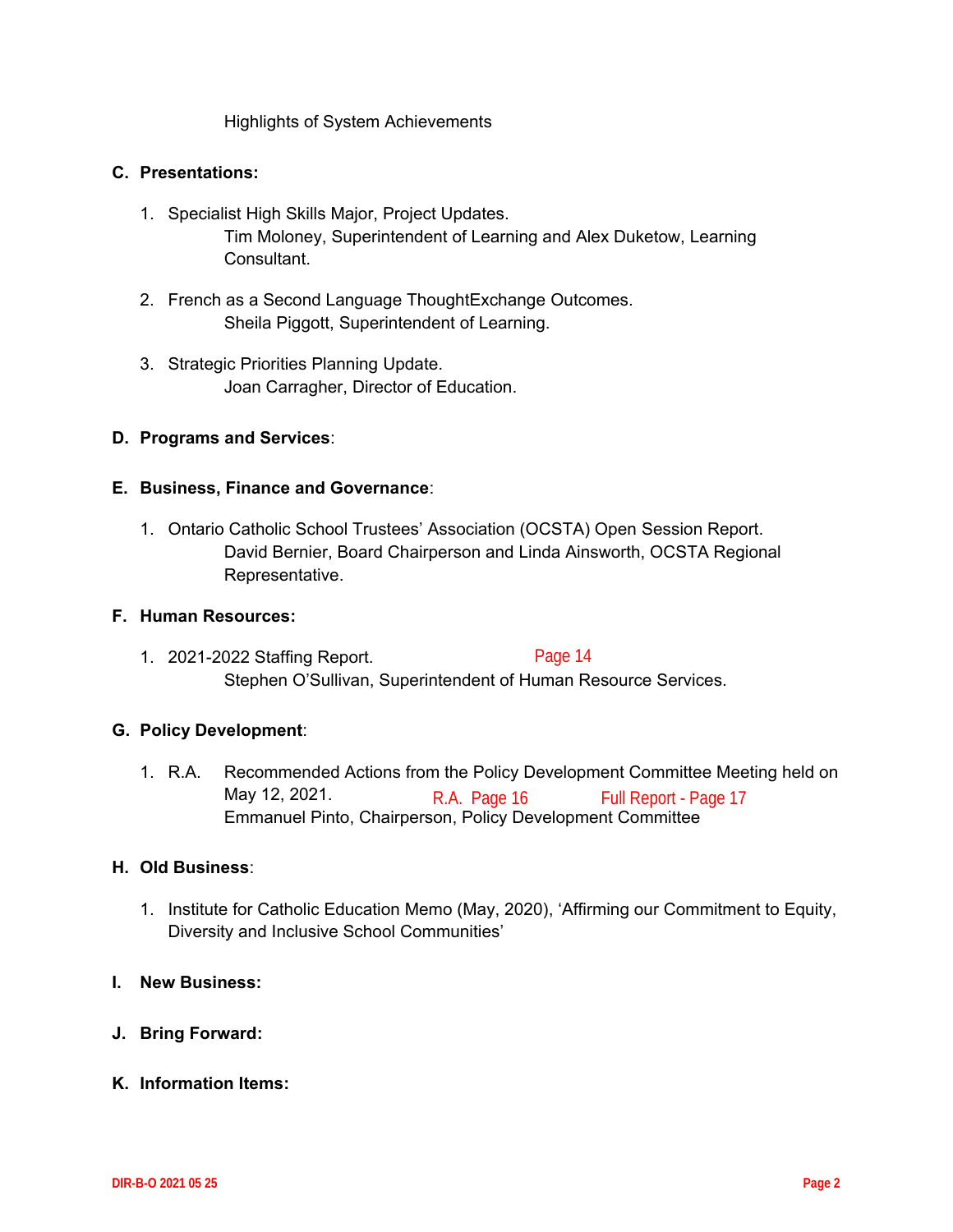- 1. Chairperson's Report. David Bernier, Board Chairperson.
- 2. Committee Chairpersons' Report:
	- a. Faith and Equity Advisory Committee, April 28, 2021.
	- b. Special Education Advisory Committee, April 29, 2021.
	- c. Accessibility for All Committee, May 6, 2021, 10:00 a.m.

### **L. Future Meetings and Events:**

- 1. Board Meeting:
	- a. Board Meeting Open Session, June 22, 2021, 6:30 p.m. (In-camera Session, 6:00 p.m.)
- 2. Board Standing Committee Meetings: (Listed in chronological order.)
	- a. Committee-of-the-Whole, June 14, 2021, 6:30 p.m.
	- b. Chairperson's Committee, June 14, 2021, 4:30 p.m.
	- c. Policy Development Committee, October 5, 2021, 6:30 p.m.
- 3. Other Committee Meetings: (Listed in chronological order.)
	- a. Special Education Advisory Committee, May 27, 2021, 6:30 p.m.
	- b. Catholic Parent Engagement Committee, May 31, 2021, 6:30 p.m.
	- c. First Nation Métis and Inuit Advisory Committee, June 1, 2021, 6:30 p.m.
	- d. STSCO Governance Committee, June 2, 2021, 3:00 p.m.
	- e. Student Council Liaison Committee, June 22, 2021, 4:15 p.m.
	- f. Faith and Equity Advisory Committee, October 14, 2021.
	- g. French as a Second Language Advisory Committee, TBA.
	- h. Audit Committee, TBA.
	- i. Supervised Alternative Learning Committee, TBA.
- 4. Board Events: (Listed in chronological order.)
	- a. Canadian Catholic School Trustees Association Virtual Annual General Meeting, June 3-4, 2021
	- b. Elementary Graduations, Week of June 21-25, 2021.
	- c. Secondary Graduations, June 29, 2021.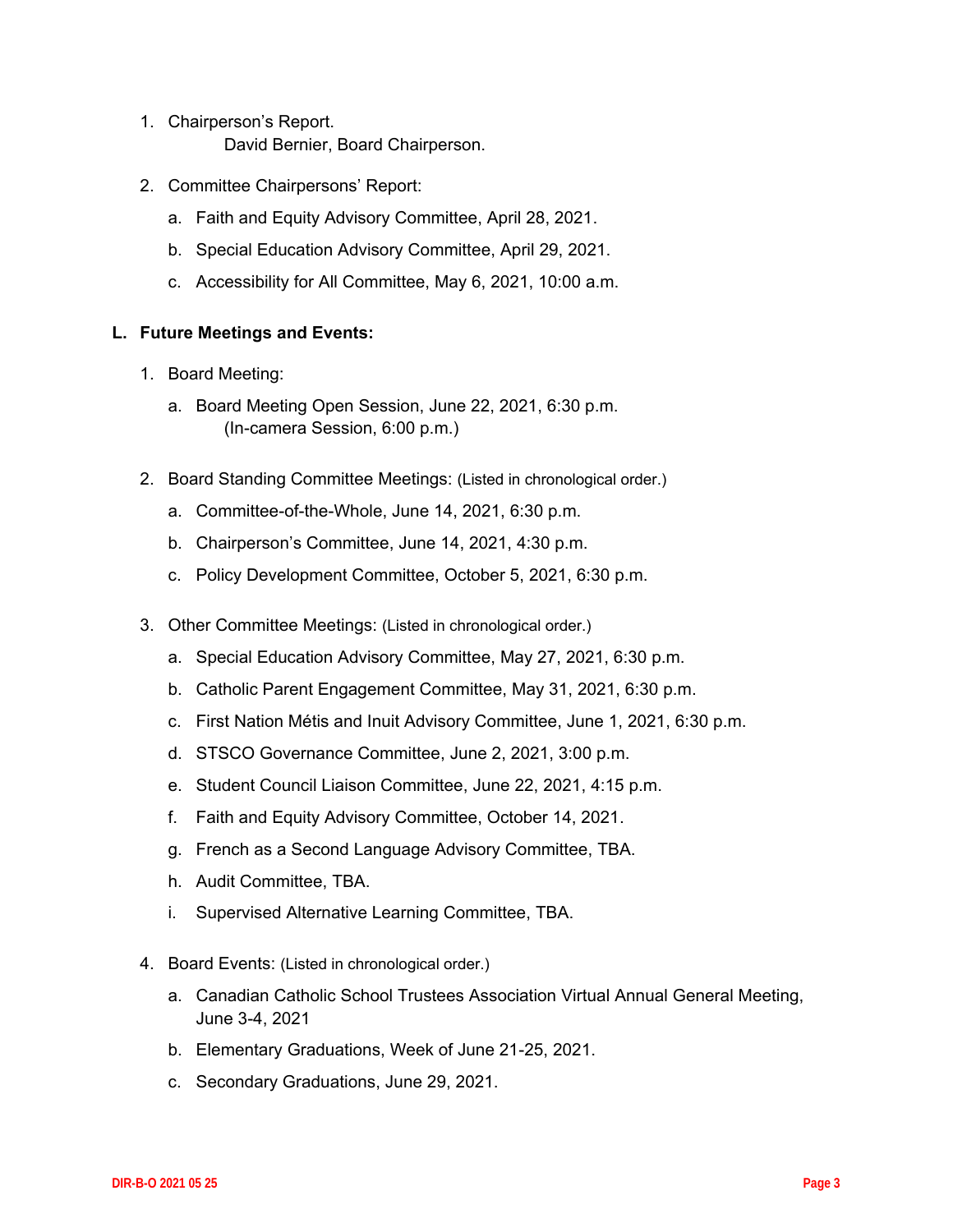## **M. Conclusion**:

- 1. Report from the In-camera Meeting.
- 2. Closing Prayer.
- 3. Adjournment.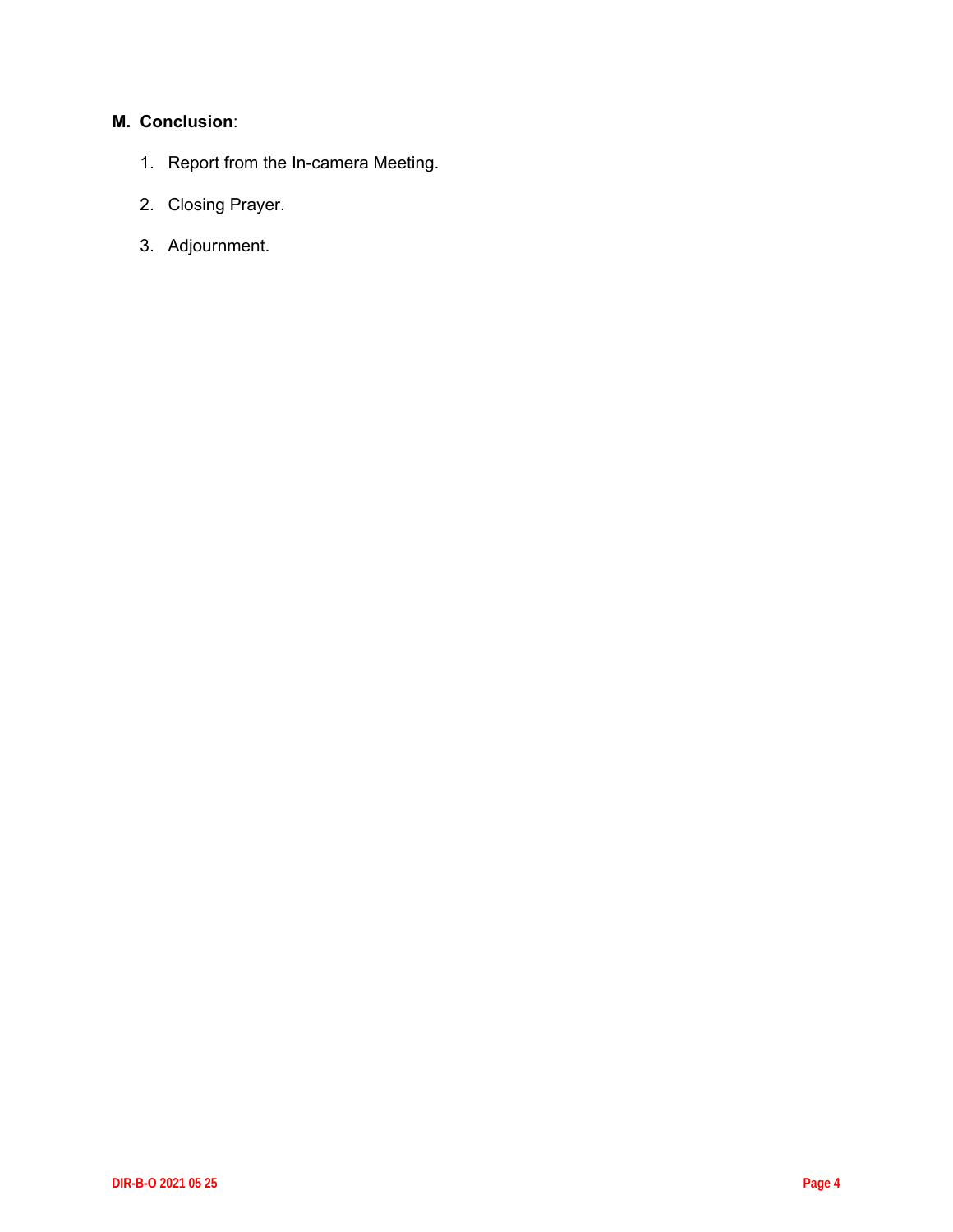<span id="page-4-0"></span>



THE MINUTES OF THE OPEN SESSION OF THE REGULAR BOARD MEETING, held on Tuesday, April 27, 2021, at 6:30 p.m. by Google Meet.

#### PRESENT:

- Trustees Linda Ainsworth, David Bernier (Chairperson), Michelle Griepsma, Josh Hill (Student Trustee), Braden Leal, Kevin MacKenzie, Helen McCarthy, Eli McColl (Student Trustee) and Emmanuel Pinto.
- Administration Jeannie Armstrong, Joan Carragher, Laurie Corrigan, Galen Eagle, Isabel Grace, Father Paul Massel, Stephen O'Sullivan and Sheila Piggott.

Recorder – Michelle Kennedy

#### **A. Call to Order of the Open Meeting:**

The Board Chairperson David Bernier called the meeting to order at 6:30 p.m. and welcomed principal representatives Karen Bycok, Principal at St. Mary Catholic Elementary School in Lindsay and Full Day Kindergarten Program at St. Thomas Aquinas Catholic Virtual School and Nicole Matthews, Vice-principal from Holy Family Catholic Elementary School. Catherine Whitnall from Kawartha Lakes This Week was also welcomed by Mr. Bernier.

David Bernier then asked Father Paul Massel to lead the Daily Examen and begin the meeting with prayer.

1. Examen

Father Paul Massel, Board Chaplain and Faith Animator, led everyone in a daily examen.

2. Opening Prayer

Following the examen, Father Paul opened the meeting with prayer.

#### 3. Land Acknowledgement

David Bernier respectfully acknowledged that the Peterborough Victoria Northumberland and Clarington Catholic District School Board's geographic area and the people attending the virtual Board Meeting, with all areas represented, was taking place on the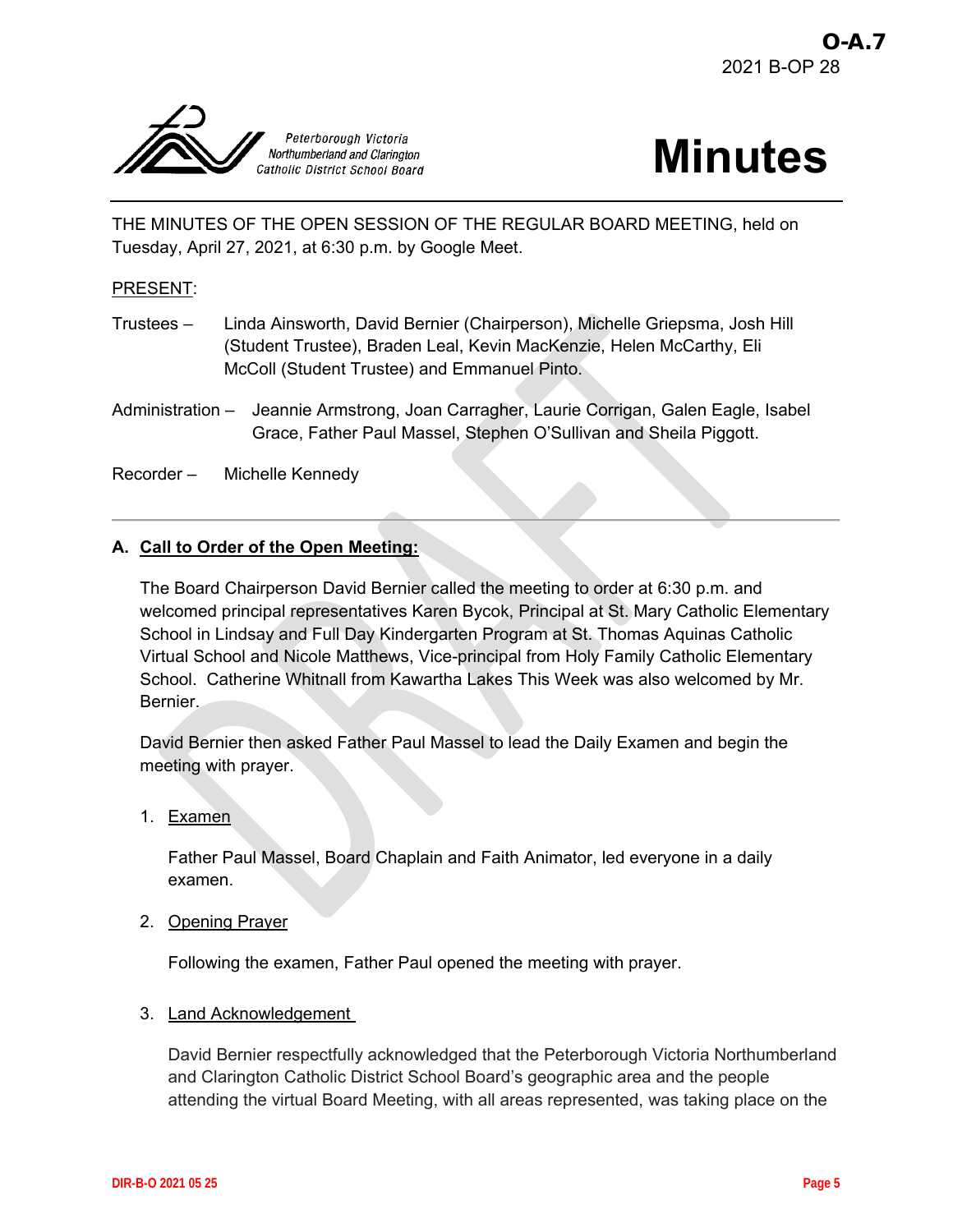treaty and traditional territory of the Mississauga Anishinaabeg.

4. Singing of the National Anthem

The National Anthem was sung by Father Paul Massel.

- 5. Approval of the Agenda
	- **MOTION:** Moved by Linda Ainsworth, seconded by Emmanuel Pinto that the Agenda be approved.

Carried.

6. Declarations of Conflicts of Interest

There were no of conflicts of interest declared.

7. Approval of the Minutes of the March 23, 2021 Regular Board Meeting.

**MOTION:** Moved by Braden Leal, seconded by Linda Ainsworth

that the minutes of the March 23, 2021 Regular Meeting be approved.

Carried.

8. Business Arising Out of the Minutes.

There was no business arising from the minutes.

#### **B. Reports from the Office of the Director and Student Trustees:**

1. Report from the Director of Education.

Joan Carragher gave the Director's Report, which included the following points:

- Effective April 19, all students and staff in the board transitioned to virtual learning. Technology, including internet hotspots were distributed to those who required it and a family resource package was distributed with information on how to call for technology assistance. Staff were supported with voluntary professional development to assist in the transition.
- Students with special education needs who are not able to engage in online learning and the staff who support them are attending class in person in thirty out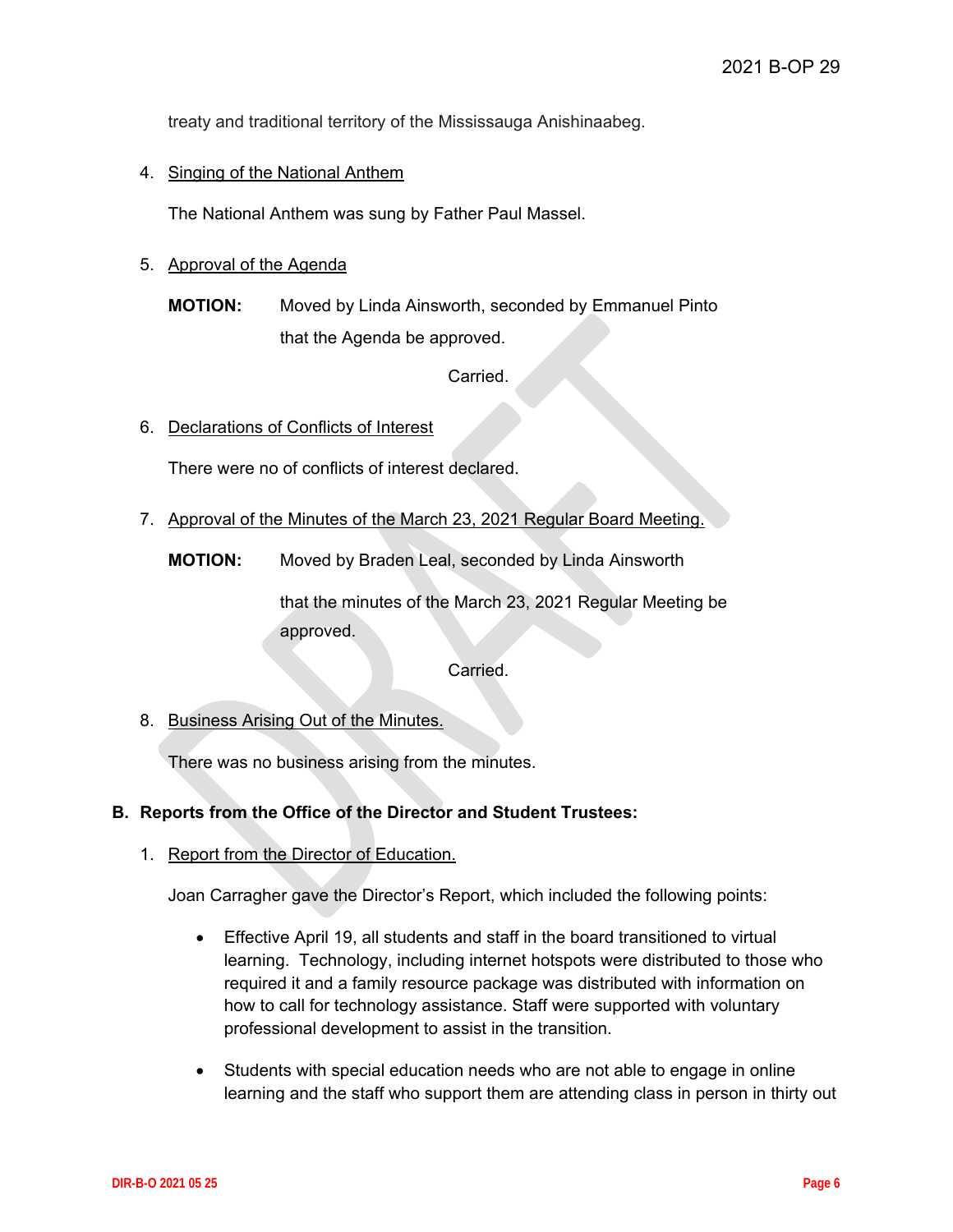of our thirty-six schools

- Board Employees who met Ministry provided criteria were eligible to receive COVID-19 vaccination. Approximately 700 letters were provided to staff who are special education workers and those who support students with complex needs.
- Targeted voluntary asymptomatic testing clinics have been held at four school sites so far. The next clinic will be available at St. Stephen Catholic Secondary on May 1 and May 8 for families who attend schools in the Clarington area.
- Plans are proceeding for a PVNCCDSB K-12 virtual school for next year. 600 students have been registered and Human Resources will be working to staff the virtual school in the coming weeks.
- Easter Mass was celebrated virtually system-wide on April 8. Thank you to Bishop Daniel Miehm and Father Paul Massel for arranging a beautiful Mass. Weekly morning prayer sessions for all board staff continue virtually on Wednesdays with Father Paul and are well-attended.
- Dr. Joti Samra was the guest speaker at the Catholic Leadership Development Series held on April 22<sup>nd</sup>. Her topic of wellness during this challenging time was well-received by the numerous attendees.
- We look forward to the Catholic Education Week celebrations from May 2nd through May 8th, including the Catholic Student Leadership Awards virtual ceremony and other online events.
- Congratulations to Trustee Linda Ainsworth, who was acclaimed as Region 9 Director for the Ontario Catholic School Trustees' Association.

Following her presentation, Joan Carragher answered questions from the trustees.

#### 2. Report from the Student Trustees.

Student Trustees Josh Hill and Eli McColl gave the Student Trustee report which included the following highlights:

- Students have shifted once again to online learning which has changed planned activities in many of the schools.
- Fortunately, some activities such as Autism Awareness Day were able to be observed. Other social justice initiatives continue despite the challenges of being at home.
- Through all of the trials of this academic year thanks were extended to everyone who continues to work to make the school year as successful as possible for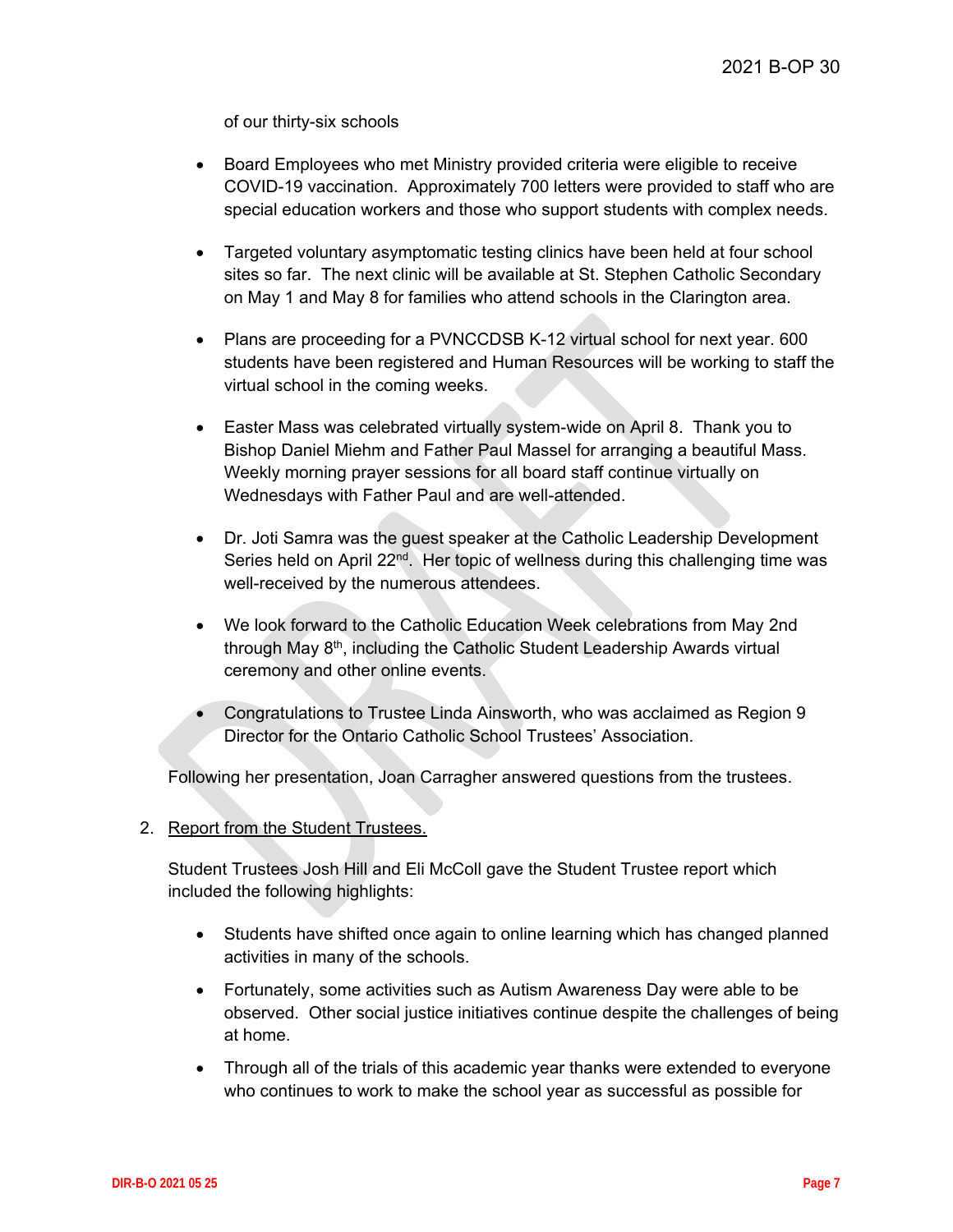students.

• The Student Council Liaison Committee met today with the purpose of electing the Junior Student Trustee for the 2021-2022 school year. There were six exceptional candidates that put their names forward. Congratulations are extended to Chevon Cadigan from St. Thomas Aquinas Catholic Secondary School who was chosen to represent PVNCCDSB students next year.

At the conclusion of the report, the student trustees answered questions from the trustees. Chairperson Bernier extended his thanks to the student trustees and the Student Council Liaison Committee for their work.

#### 3. Report from the Manager of Communications.

The Manager of Communications, Galen Eagle shared system highlights from all areas of the board which included the following highlights:

- The Catholic Student Leadership awards will, once again, be held virtually through the Board's Twitter account on Wednesday, May 5<sup>th</sup>, 2021, beginning at 5:00 p.m. This event is one of the highlights of Catholic Education Week, May 2- 8. This year's theme is "Nurturing Hope".
- Holy Trinity Catholic Secondary School, St. Peter Catholic Secondary School and Holy Cross Catholic Secondary School were among the top 25 fundraisers for the Terry Fox Foundation in 2020. Collectively, the schools in the PVNCCDSB raised \$41,925 for cancer research.
- Student sibling scientists, Shreya Plassery, a current St. Catherine Catholic Elementary Student and Shawn Plassery, a former St. Catherine Catholic Elementary Student who now attends Kenner Collegiate, are set to compete in the Canada-wide Science Fair in May. They earned the chance to compete at the national level by placing in the top five at the Peterborough Regional Science Fair.
- The Canadian Mental Health Association Mental Health week is from May 3 through May 9. Students from St. Mary Catholic Secondary School visual arts class created colouring pages to promote Mental Health Week.

At the conclusion of his report, Galen Eagle invited questions and comments from the trustees.

#### **C. Presentations:**

#### 1. Strategic Priorities Planning

Joan Carragher, Director of Education updated the trustees on the ongoing strategic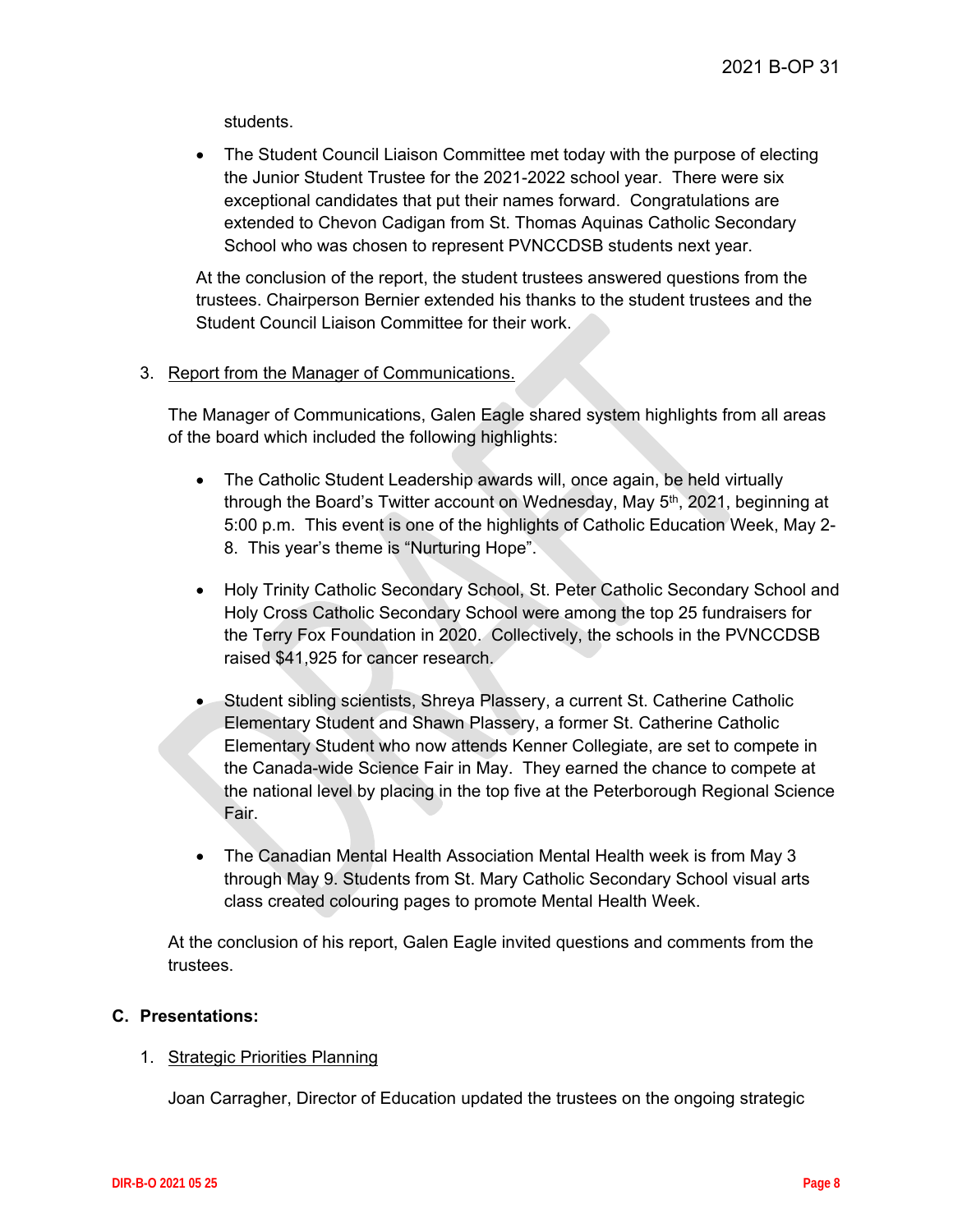priorities planning consultations that are underway. The slide show presentation reviewed the various groups which have been engaged over the last month and highlighted some of the topics that were discussed. The planning for the ThoughtExchange surveys has begun. It has been determined that there will be separate ThoughtExchanges customized for education staff, support staff, students and parents. At the conclusion of her presentation, Mrs. Carragher answered questions.

#### **D. Programs and Services:**

#### 1. Student Census and School Board Requirements under the Anti-Racism Act, 2017.

Superintendent of Learning, Jeannie Armstrong gave a slide show presentation detailing the PVNCCDSB plan for the collection of voluntary student census information. School Boards are required by the Ministry to conduct the data collection of students from K-12 which will serve to inform decisions to promote learning environments that are equitable and inclusive. Jeannie Armstrong answered questions from the trustees following her presentation.

#### **E. Business, Finance and Governance:**

#### 1. Ontario Catholic School Trustees Association (OCSTA) Open Session Report.

Chairperson David Bernier began his report by congratulating Trustee Linda Ainsworth who was acclaimed as the OCSTA Region 9 Representative. He thanked Mrs. Ainsworth for representing the Board and the trustees of the region.

David Bernier reported that there were a large number of memoranda shared with Trustees in April which included many Ministry of Education announcements. Of particular interest was information shared on April 19 about the federal budget and its impact on education. Mr. Bernier encouraged trustees to take time to read the communications that are sent.

In her Regional report, Linda Ainsworth thanked everyone for their support and congratulations. She reminded trustees of the upcoming OCSTA Annual General Meeting on Saturday, May 1 and noted the voting links will be received by email.

Trustees were also reminded that the Catholic Education Week Provincial Mass, celebrated by Cardinal Collins will be broadcast on May 5 at 11:00 a.m.

#### 2. STSCO Governance Committee Report.

Board Chairperson, David Bernier reported on the STSCO Governance Committee Meeting that was held on March 31, 2021, which included a budget update and service updates. Communications regarding walk zones will be sent out to affected families at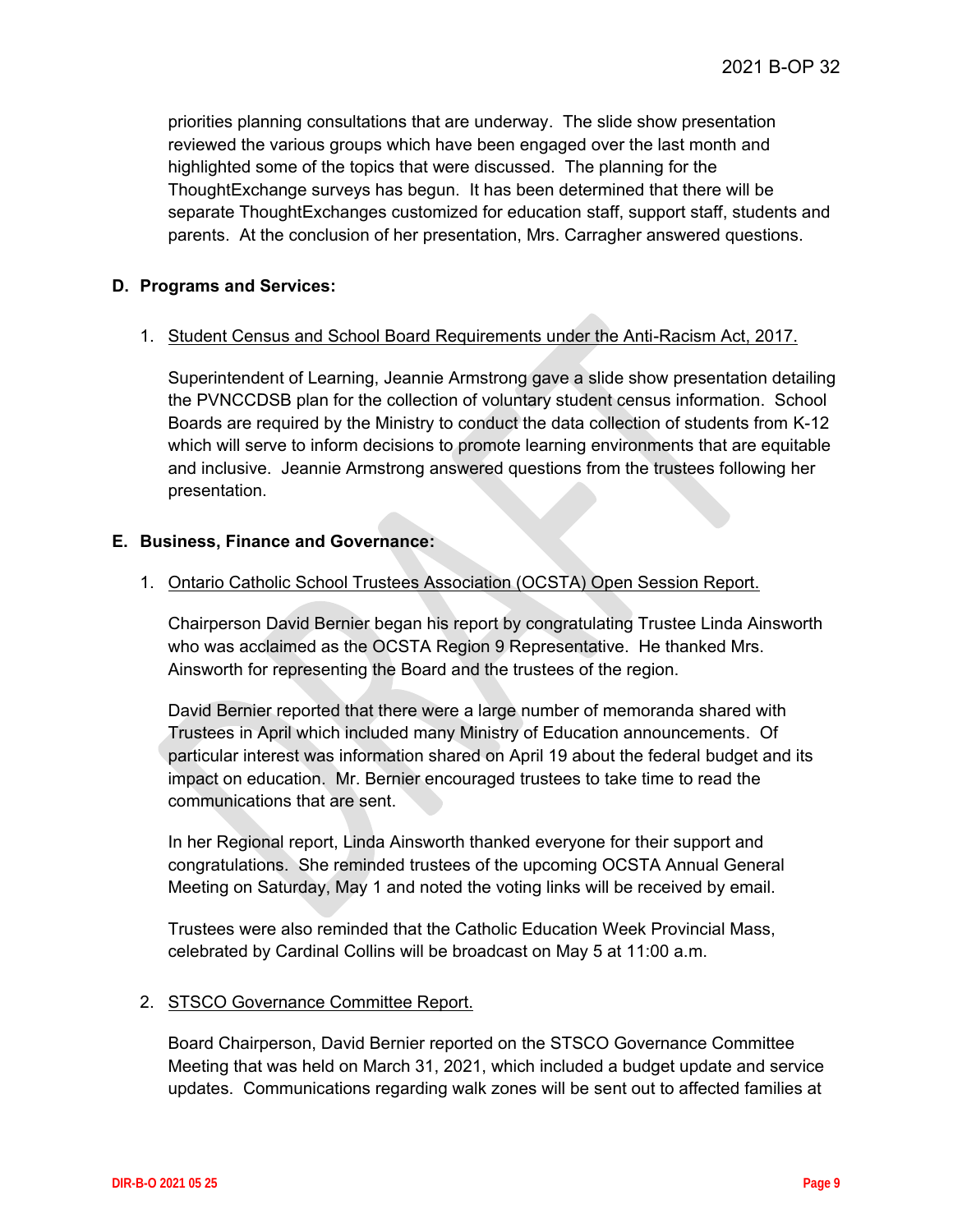St. Theresa Catholic Elementary and St. Peter Catholic Secondary School.

#### **F. Human Resources:**

#### **G. Policy Development:**

- 1. Recommended Actions from the Policy Development Committee held on April 20, 2021.
	- **MOTION:** Moved by Emmanuel Pinto, seconded by Linda Aisworth

that the Board receive the report and recommendations from the Policy Development Committee dated April 20, 2021, for publication and implementation.

Carried.

- **H. Old Business:**
- **I. New Business:**
- **J. Bring Forward:**
- **K. Information Items:**
	- 1. Chairperson's Report

Board Chairperson, David Bernier reported that the weekly teleconference calls with the Minister of Education and Board Chairpersons have continued and offer a chance for Board Chairpersons to ask questions and lobby for support. There have been many touching stories from across the province and in our board with the work being done to educate children under the circumstances. David Bernier thanked all PVNCCDSB staff and leaders at all levels and in all buildings for their excellent work. He asked that all continue to support each other and he will continue to offer his prayers.

#### 2. Committee Chairperson's Report:

- a. Catholic Parent Engagement Committee, March 24, 2021 and April 19, 2021.
- b. Special Education Advisory Committee, March 25, 2021.
- c. French as a Second Language Advisory Committee, April 21, 2021.
- **L. Future Meetings and Events:**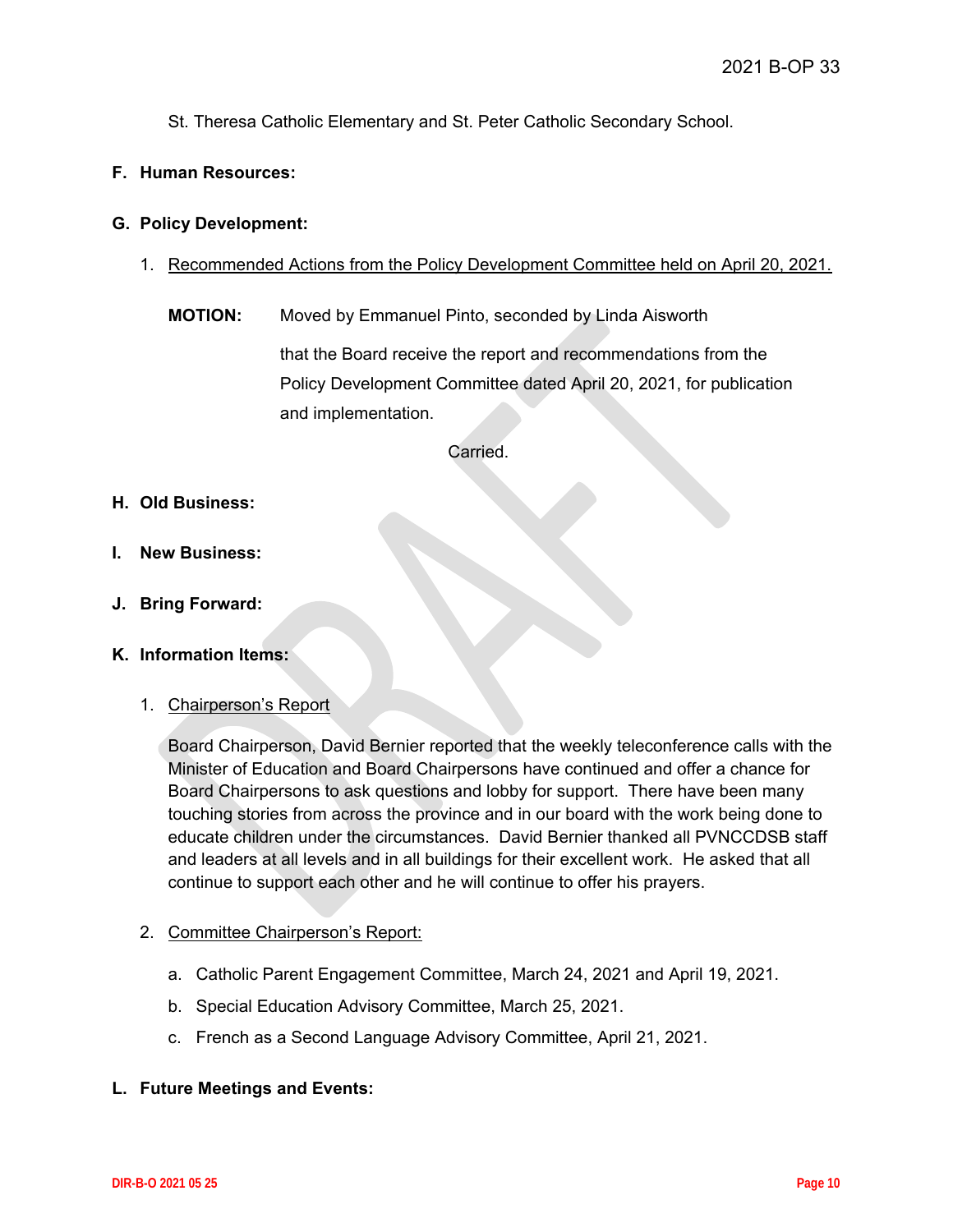#### 1. Board Meeting

- a. Board Meeting Open Session, May 25, 2021, 6:30 p.m. (In-camera Session, 6:00 p.m.)
- 2. Board Standing Committee Meetings: (Listed in chronological order.)
	- a. Committee-of-the-Whole, May 10, 2021, 6:30 p.m.
	- b. Chairperson's Committee, May 10, 2021, 4:30 p.m.
	- c. Policy Development Committee, May 12, 2021, 6:30 p.m.
- 3. Other Committee Meetings: (Listed in chronological order.):
	- a. Faith and Equity Advisory Committee, April 28, 2021, 6:30 p.m.
	- b. Special Education Advisory Committee, April 29, 2021, 6:30 p.m.
	- c. Accessibility for All Committee, May 6, 2021, 10:00 a.m.
	- d. Student Council Liaison Committee, May 25, 2021, 4:15 p.m.
	- e. Catholic Parent Engagement Committee, May 31, 2021, 6:30 p.m.
	- f. First Nation Métis and Inuit Advisory Committee, June 1, 2021, 6:30 p.m.
	- g. STSCO Governance Committee, June 2, 2021, 3:00 p.m.
	- h. French as a Second Language Advisory Committee, TBA.
	- i. Audit Committee, TBA.
	- j. Supervised Alternative Learning Committee, TBA.

#### 4. Board Events:

- a. OCSTA Virtual Annual General Meeting, May 1, 2021.
- b. Catholic Education Week, May 2-7, 2021.
- c. OCSTA Catholic Education Week Mass, May 5, 2021, Livestreamed at 11:00 a.m.
- d. Catholic Student Leadership Awards (Online Twitter Event), May 5, 2021.
- e. Catholic Parent Engagement Committee Event (Virtual Event), May 19, 2021, 6:45 p.m.
- f. Canadian Catholic School Trustees Association Virtual Annual General Meeting, June 3-4, 2021

#### **M. Conclusion:**

1. Report from the In-camera Meeting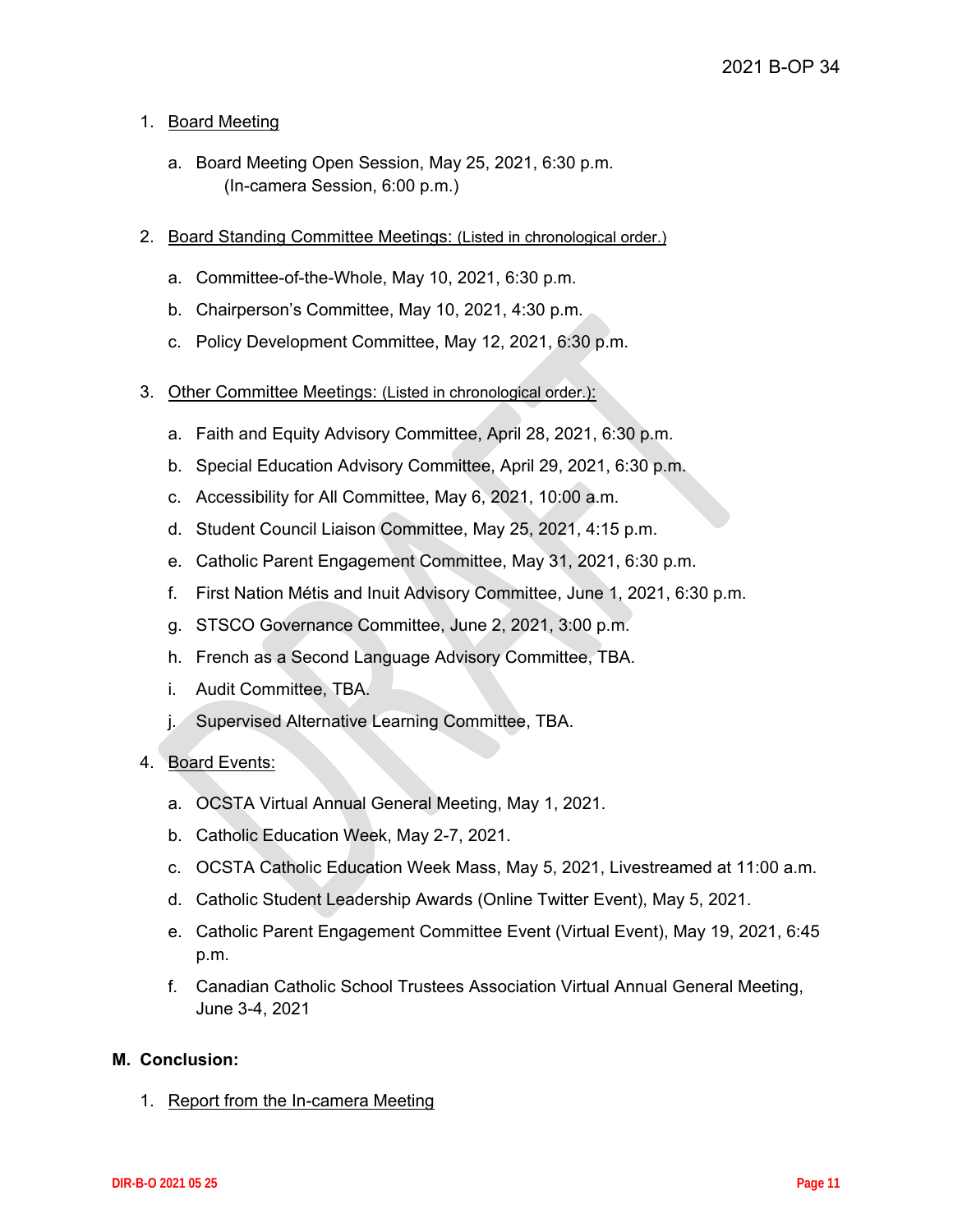MOTION: Moved by Braden Leal, seconded by Kevin MacKenzie

that the Board approve the actions and the discussions arising from the April 27, 2021, in-camera session, as follows:

- A. Call to Order:
	- 1. Opening Prayer
	- 2. Motion for the Approval of agenda with the addition of item E.1 Staffing Matter.
	- 3. No conflicts of interest declared.
	- 4. Motion for the approval of the minutes from the March 23, 2021 Regular In-camera meeting.
- D. Business, Finance and Governance:
	- 1. OCSTA In-Camera Report.
	- 2. STSCO Governance Committee, In-Camera Session Report.
- E. Human Resource Services:
	- 1. Staffing Update
- I. Convening in Open Session:
	- 1. Closing Prayer.
	- 2. Motion to convene in Open Session.

Carried.

2. Closing Prayer

Trustee Kevin MacKenzie concluded the open meeting with prayer.

3. Adjournment

MOTION: Moved by Braden Leal, seconded by Emmanuel Pinto

that the open session meeting be adjourned at 7:53p.m.

Carried.

David Bernier Board Chairperson Joan Carragher Director of Education, Secretary-Treasurer

per M.K.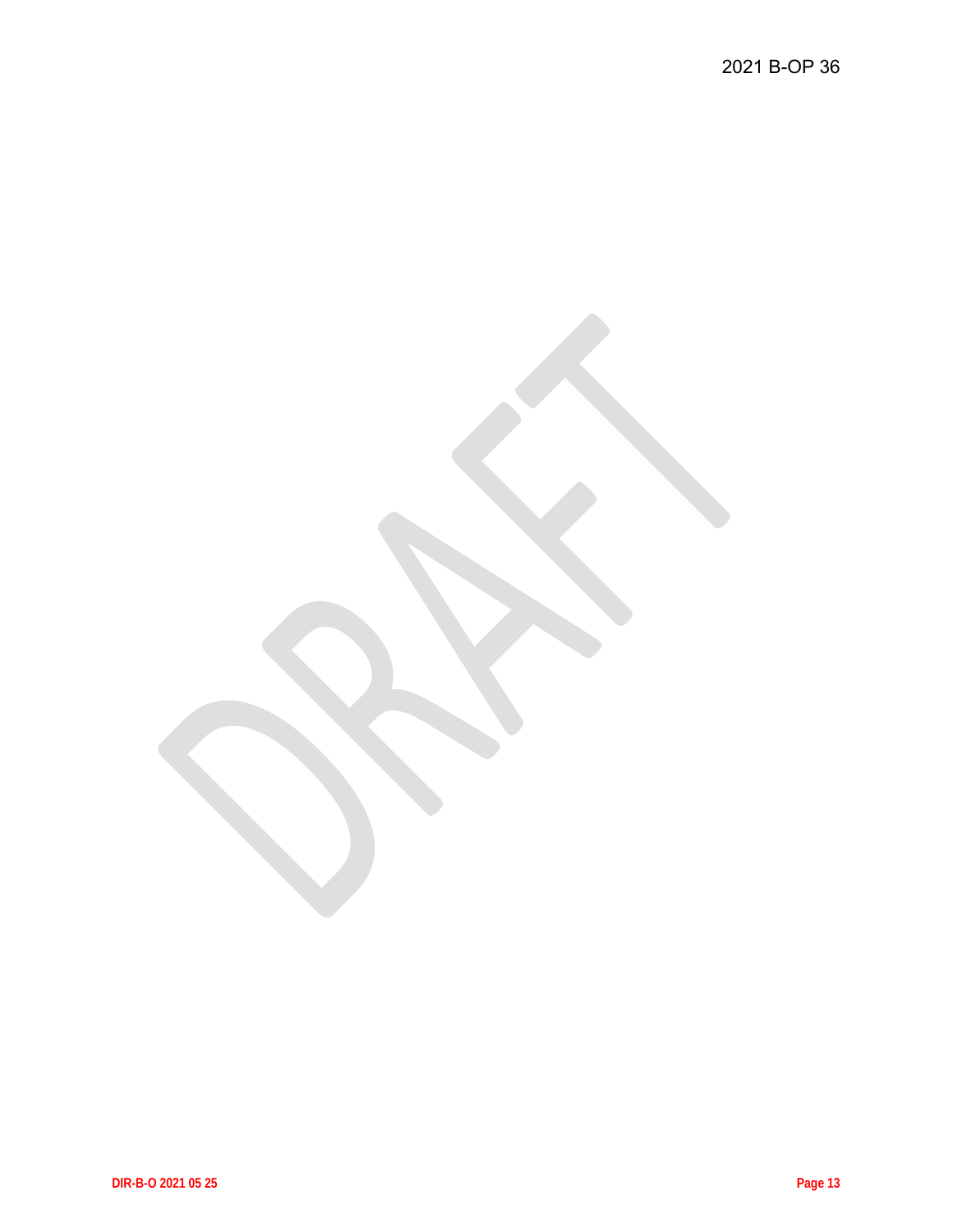<span id="page-13-0"></span>

# **Human Resource Services**

# **Report to the Board**

| <b>Meeting:</b>       | ⊠ Open                    |  |
|-----------------------|---------------------------|--|
|                       | $\Box$ In-Camera          |  |
| <b>Presented for:</b> | <b>⊠</b> Information      |  |
|                       | $\Box$ Approval           |  |
| <b>Meeting Date:</b>  | May 25, 2021              |  |
| <b>Presented by:</b>  | <b>Stephen O'Sullivan</b> |  |
| <b>Submitted by:</b>  | Stephen O'Sullivan        |  |
| Subject:              | 2021-2022 Staffing        |  |
|                       |                           |  |

**Recommended Action(s):** N/A

|                                              | <b>Current FTE</b><br>2020-2021 | Projected FTE<br>2021-2022 | <b>Difference</b><br>In FTE |
|----------------------------------------------|---------------------------------|----------------------------|-----------------------------|
| <b>Elementary Teachers</b>                   | 596.48                          | 558.13                     | $-38.35$                    |
| <b>Secondary Teachers</b>                    | 318.05                          | 297.86                     | $-20.19$                    |
| <b>Centrally Assigned</b><br><b>Teachers</b> | 20                              | 17                         | -3                          |
| Total                                        | 934.53                          | 872.99                     | 61.54                       |

**Report** 

## **Anticipated Staffing Needs:**

- Enrolment is expected to increase –classes will be added as needed
- Retirements, resignations and growth will continue to mitigate surplus teachers and may result in new hires

## **Retirements Confirmed to Date:**

Teachers: 19 retiring as of June 30.21.

9 have already retired during the 20/21 school year.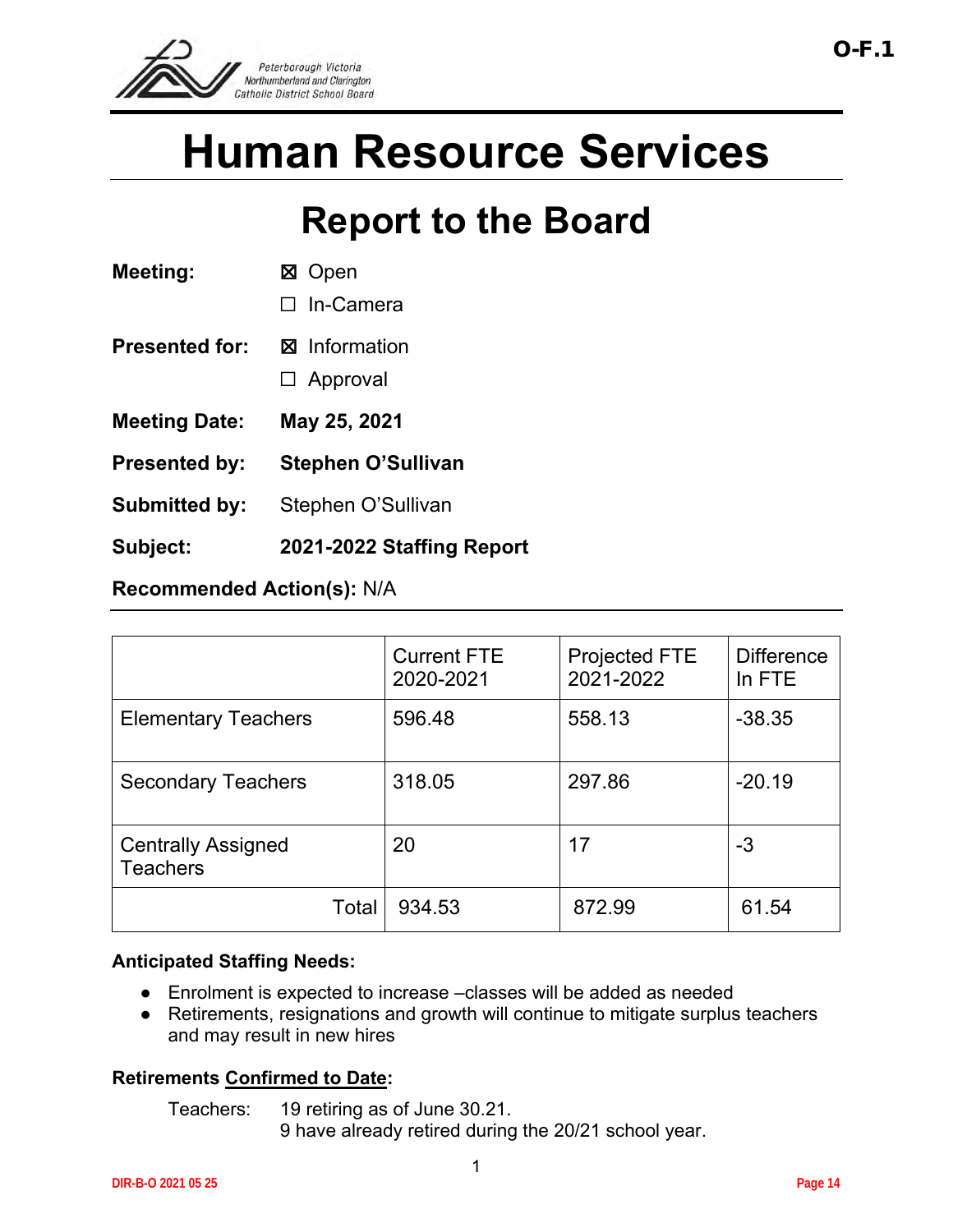## **Surplus:**

Elementary- We have issued approximately 57 Surplus notices (not FTE). This includes 31 new hires which are automatically surplused.

Secondary- We issued 12 surplus notices (5 new hires).

Centrally Assigned Teachers – We issued 2 surplus notices.

We are confident that most of our surplus teachers will be awarded postings and/or placed by HR in assignments, including LTO assignments if necessary for September.

## **Occasional List & LTO List:**

Since September 1, 2020, we have hired 45 occasional teachers

Currently on the A/B/C list: 217 / 84 / 57) Continue to hire for our Occasional List & LTO List

## **OECTA Supporting Student Funds**

Elementary - 5.4 FTE Secondary - 2.5 FTE Total FTE 7.9

## **CUPE System Investment Funds/Staffing (as of 20/21)**

Special Education - added one (1) EA Facilitator, three (3) Itinerant Special Education Workers, three (3) Roving EAs, one (1) Social Worker, Increased hours of 59 EAs from 30 to 35

Other - added one (1) Database Analyst, one (1) Carpenter, two (2) Roving Custodian, one (1) Roving Secretary, one (1) Continuing Education Secretary, Increased secretary hours - 17 hours

## **Principals and Vice-Principals:**

2 Principal Retirements effective June 30, 2021. Recruitment ongoing.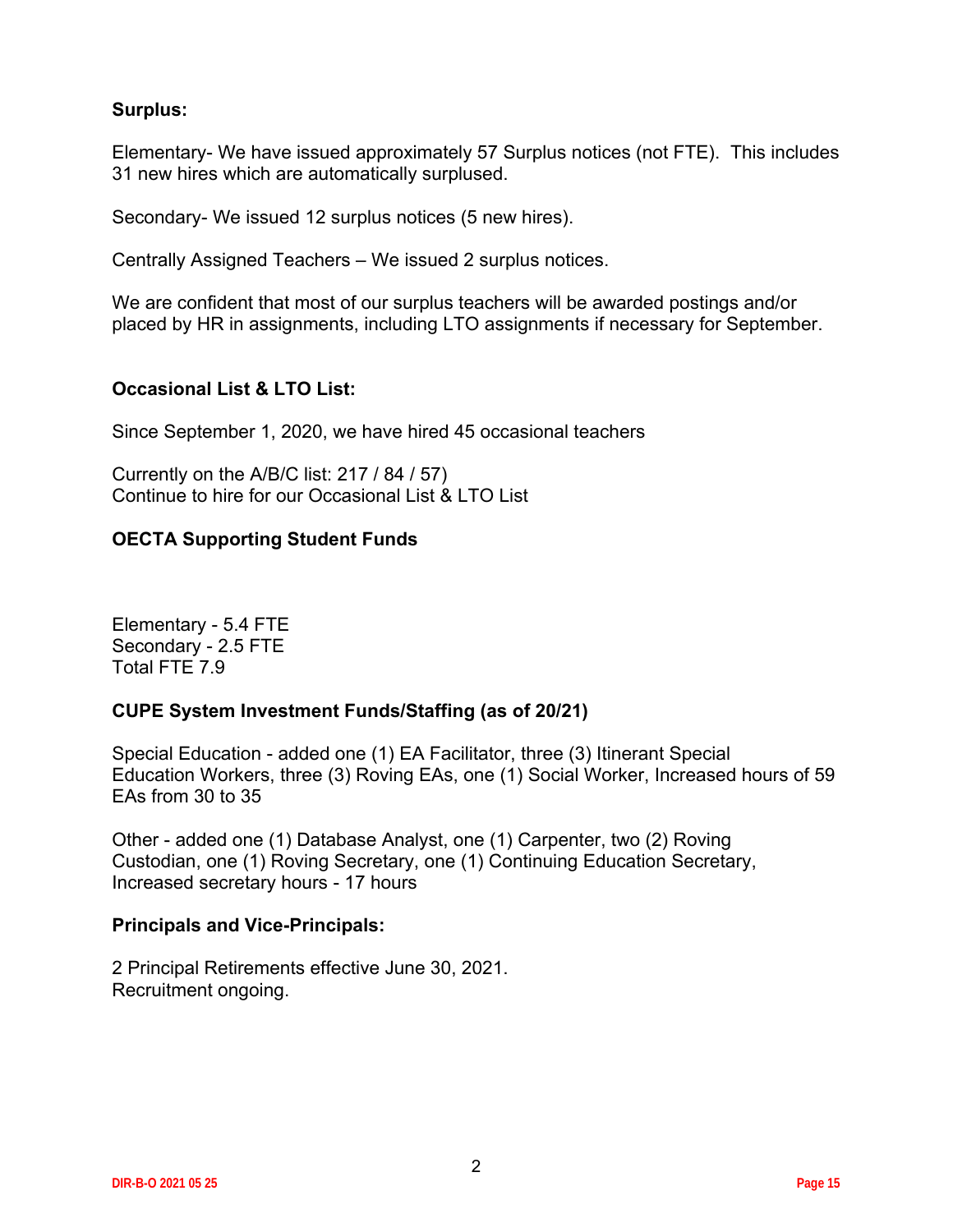## <span id="page-15-0"></span>**Recommended Action from the Policy Development Committee Meeting, May 12, 2021.**

**R.A.:** Mover: Emmanuel Pinto

that the Board receive the report and recommendations from the Policy Development Committee dated May 12, 2021, for publication and implementation.

Policy Development Committee May 12, 2021.